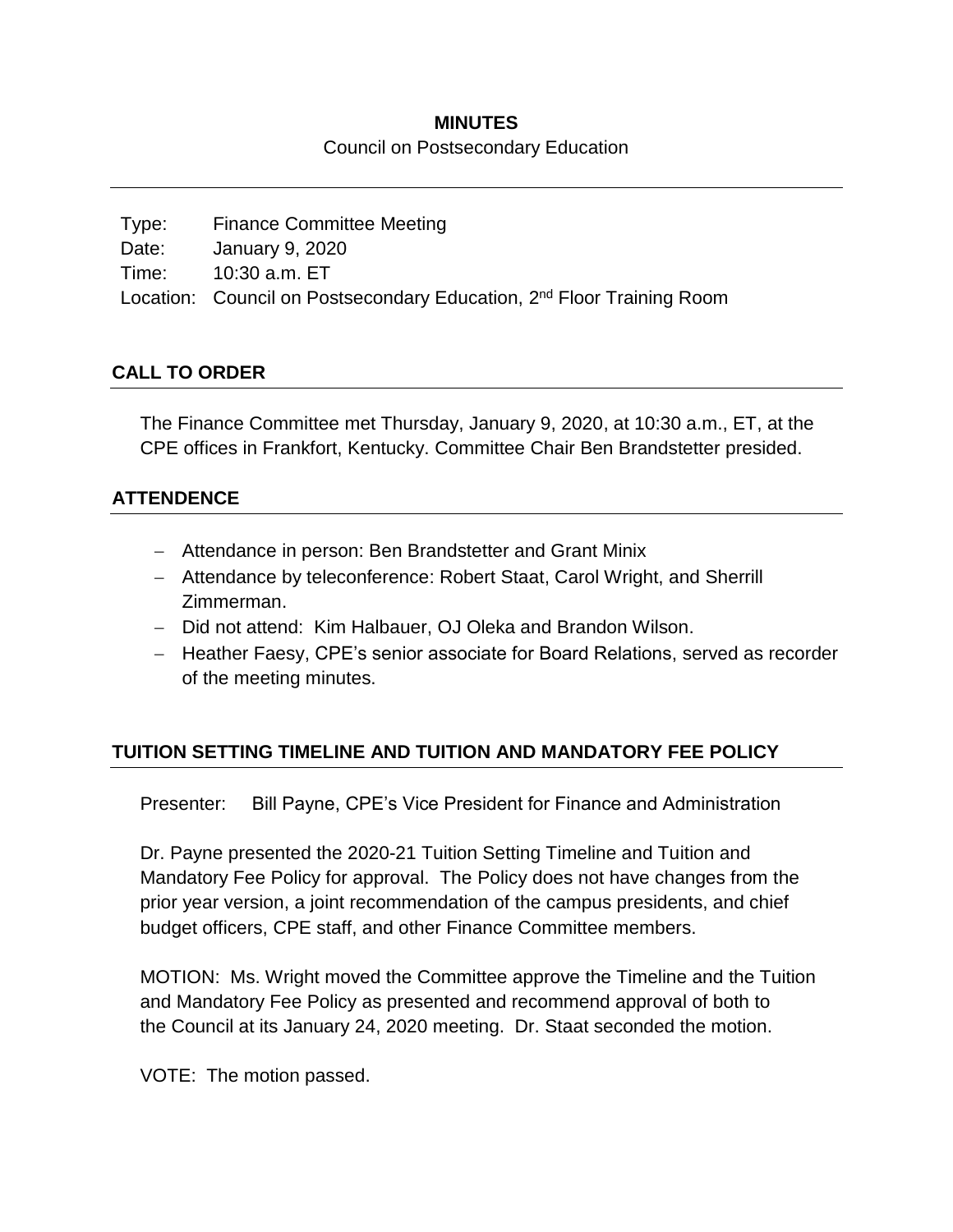# **NONRESIDENT STUDENT TUITION MOU – MOREHEAD STATE UNIVERSITY (MoSU)**

Presenters: Shaun McKiernan, CPE's Director of Finance and Budget Teresa Lindgren, MoSU's Interim Chief Financial Officer

At its October 31, 2019 meeting, the Council approved the amended Nonresident Student Tuition Policy which modified the existing policy by indexing the average net tuition and fee revenue generated from nonresident students to the published price of resident student tuition and fees, rather than to the direct costs of instruction and student services per student as previously required.

On January 2, 2020, Morehead State University (MoSU) submitted the attached Memorandum of Understanding (MOU). Council staff has reviewed the proposed MOU and finds that the goals and structure of the agreement are consistent with Council policy. Ms. Lindgren from MoSU provided additional details as requested by the Committee, including their anticipated additional enrollment after the implementation of the MOU, how the scholarship recipients would be determined.

MOTION: Mr. Minix moved the Committee accept the Memorandum of Understanding between the Council and Morehead State University regarding nonresident student tuition, and recommend approval to the Council at its January 24, 2020 meeting. Dr. Staat seconded the motion.

VOTE: The motion passed.

### **REVIEW OF EXPIRING ADMINISTRATIVE REGULATION**

Presenter: Travis Powell, CPE's Vice President and General Counsel

House Bill (HB) 50, signed into law in the 2017 Regular Session, amends the statutes governing administrative regulations, KRS Chapter 13A, and requires that action be taken on an administrative regulation at least every seven (7) years or the regulation will be repealed. Action can be in the form of certification that the agency either intends to keep the regulation in effect "as is," or amend the regulation within 18 months. Agencies can also choose not to take action and allow regulations to be repealed after the expiration date.